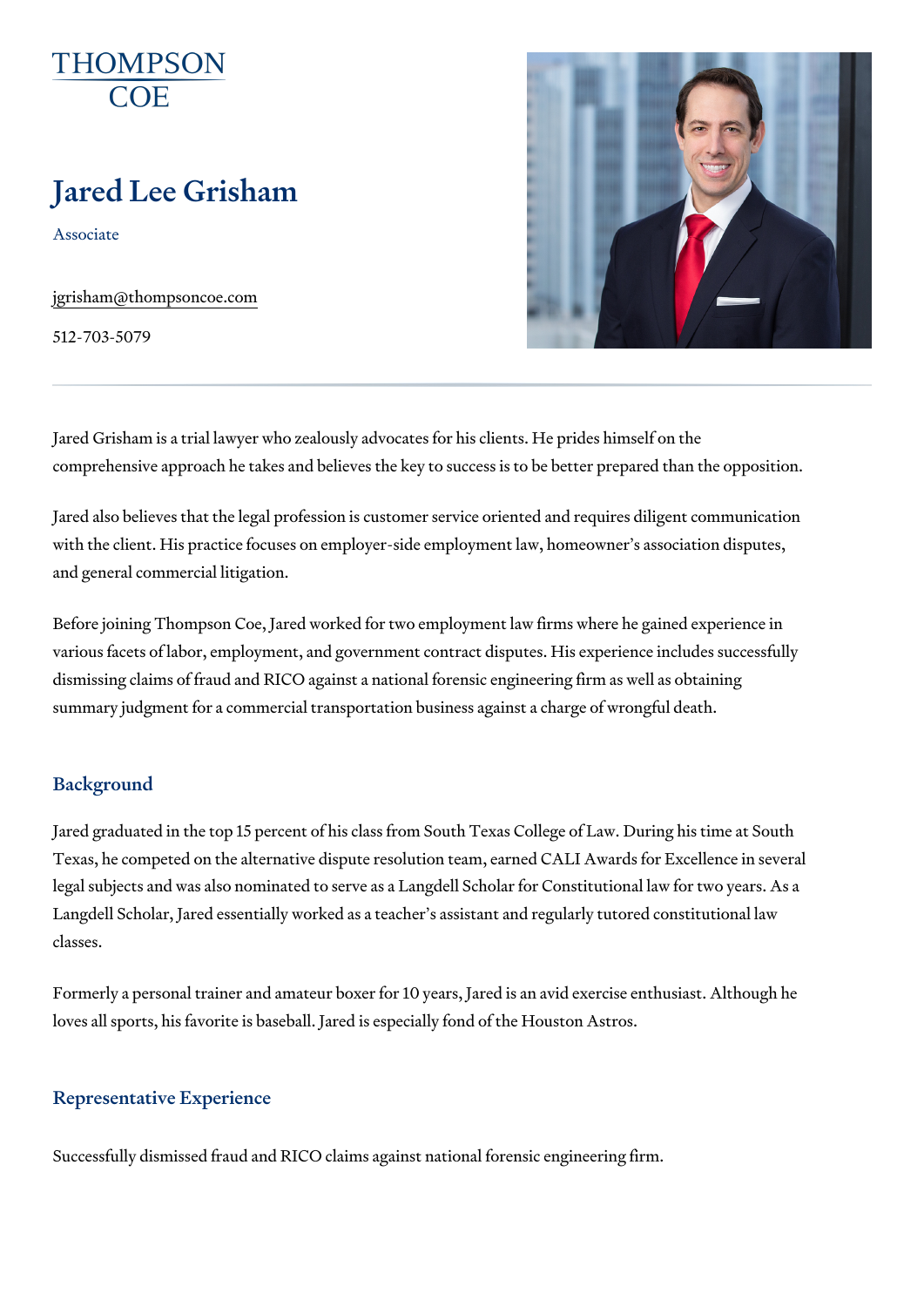Obtained summary judgment for commercial transportation company agains one employee killed another employee on company premises during regular

## Awards & Recognition

SOUTH TEXAS COLLEGE OF LAW Highest score on February Bar Exam 2019

SOUTH TEXAS COLLEGE OF LAW Most Likely to Serve Time for Contempt of Court for Zealous Advocacy

SOUTH TEXAS COLLEGE OF LAW Constitutional Law Langdell Scholar

#### CALI AWARD FOR EXCELLENCE

Awarded for Excellence in Constitutional Law, Texas Criminal Procedure, F Seminar, Texas Oil, Gas, & Land Title Examination, and Texas Bar Preview

# Related Services

[Business and C](https://www.thompsoncoe.com/people/jared-lee-grisham/)ommercial

[Labor & Empl](https://www.thompsoncoe.com/people/jared-lee-grisham/)oyment

# Publications & Speaking Engagements

Denial of Promotion OK d When Employee Failed Assessment SHRM September 30, 2020

#### Education, Admissions & Activities

### EDUCATION

South Texas College of Law Houston, J.D., 2018 Deans Honor List, 2016-2018

Texas A&M University B.S. Political Science, 2007 Delta Tau Delta Honor Board Chairman